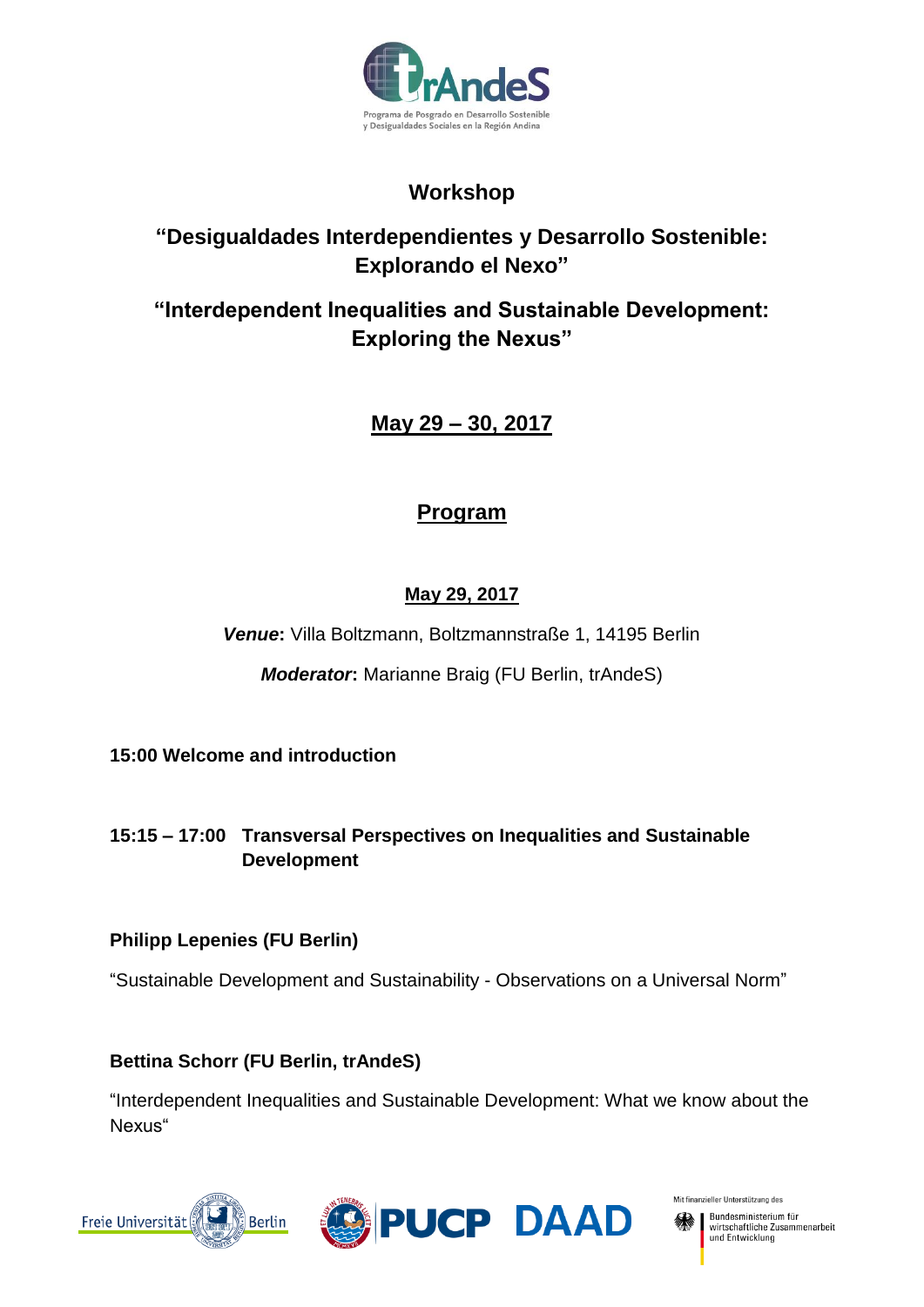

### **Barbara Fritz (FU Berlin, trAndeS)**

"Developmentalist Approaches: A Contribution to Sustainable Redistribution and Growth?"

## **17:00 – 17:15 Coffee Break**

### **17:15 – 17:35 Comment & Response**

Hans-Jürgen Puhle (Goethe-Universität Frankfurt)

"Wrapping-up: Inequalities, Development and the State"

**17:35 – 18:00** General Discussion

### **18:15** *Reception cum book presentations*

**Moderation:** Barbara Fritz (FU Berlin, trAndeS)

### **Juan Pablo Jiménez (CEPAL, Santiago de Chile)**

Juan Carlos Gómez Sabaini / Juan Pablo Jiménez / Ricardo Martner (eds.): Consensos y conflictos en la politica tributaria de América Latina, Santiago de Chile: CEPAL, 2017.

### **Markus Rauchecker (FU Berlin)**

Markus Rauchecker / Jennifer Chan (ed.): Sustentabilidad desde abajo: luchas desde el género y la etnicidad, Berlin: FU Berlin / Lateinamerika-institut, 2017.





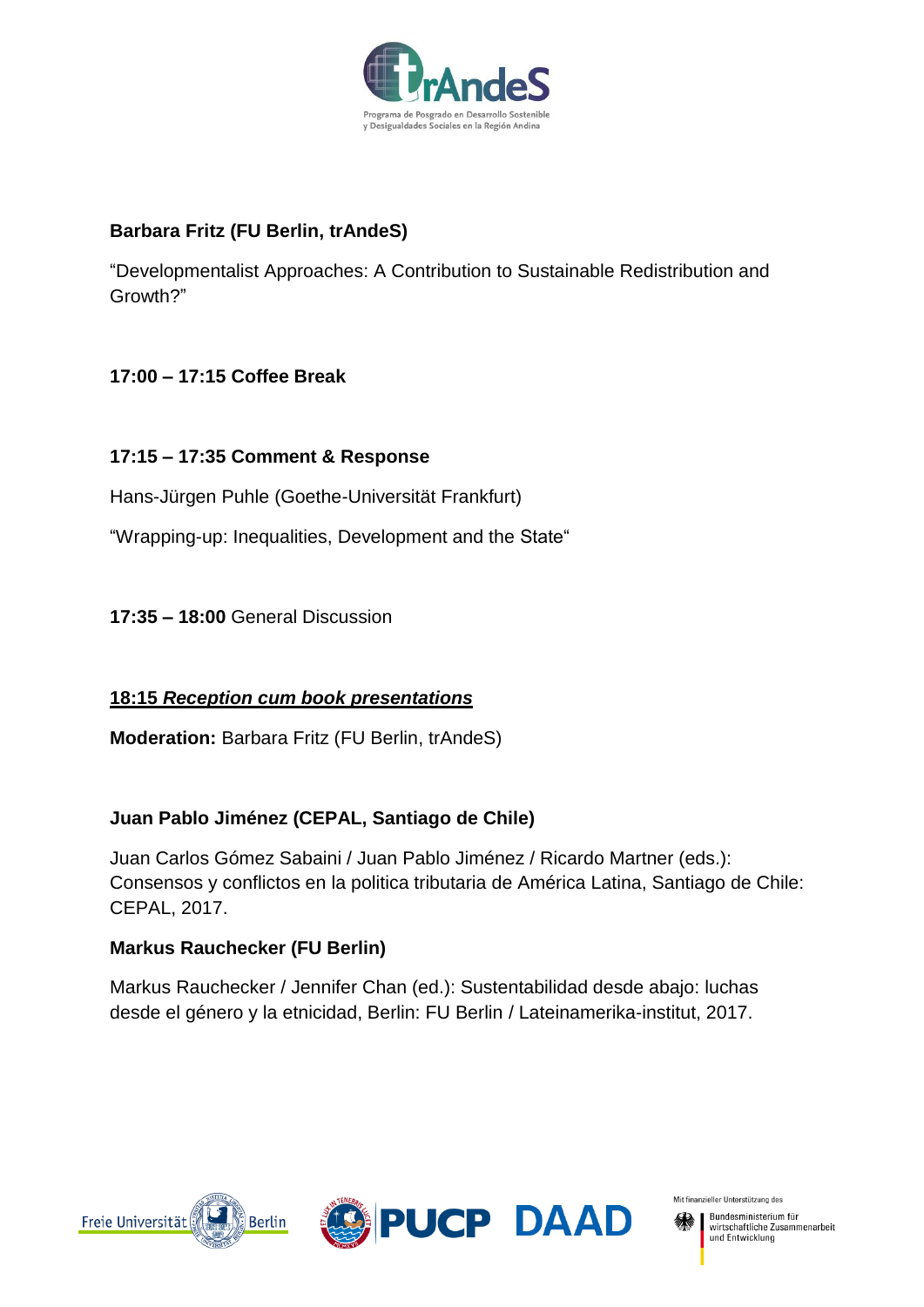

## **May 30, 2017**

## *Venue***:** Lateinamerika-Institut, Rüdesheimerstr. 54-56, 14195 Berlin, Room 201

## *Moderator***:** Manuel Góngora (FU Berlin)

**14:00 – 14:15 Introduction**

## **14:15 – 16:15 Theme I: Fiscal Politics and Elites**

### **Juan Pablo Jiménez (CEPAL, Chile)**

"Los objetivos del desarrollo sostenible: el rol de la política fiscal"

### **Constantin Groll (FU Berlin)**

"The Political Economy of Tax Indicators and its Repercussions for Sustainability"

## **Jorge Atria (UC Chile / COES)**

"Elite económica latinoamericana: áreas de influencia y aprendizajes de su investigación empírica"

## **Julián Cárdenas (FU Berlin)**

"The Role of Elite Networks in Sustainable Development and Income Inequality"

**16:15 – 16:30 Coffee Break**